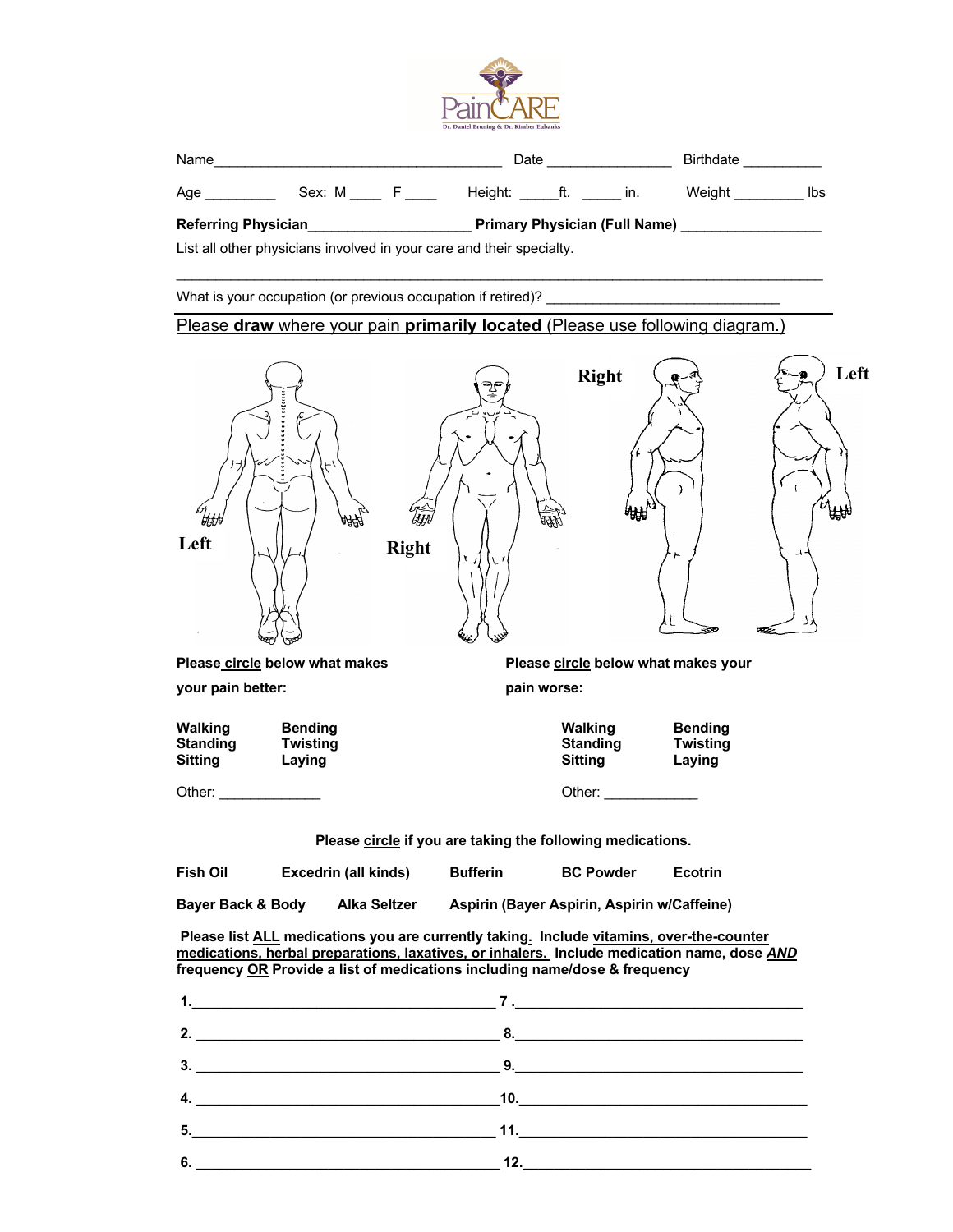**Do you currently have or are you being treated for an infection of any kind? If yes, please explain:** 

**\_\_\_\_\_\_\_\_\_\_\_\_\_\_\_\_\_\_\_\_\_\_\_\_\_\_\_\_\_\_\_\_\_\_\_\_\_\_\_\_\_\_\_\_\_\_\_\_\_\_\_\_\_\_\_\_\_\_\_\_\_\_\_\_\_\_\_\_\_\_\_\_\_\_\_ \_\_\_\_\_\_\_\_\_\_\_\_\_\_\_\_\_\_\_\_\_\_\_\_\_\_\_\_\_\_\_\_\_\_\_\_\_\_\_\_\_\_\_\_\_\_\_\_\_\_\_\_\_\_\_\_\_\_\_\_\_\_\_\_\_\_\_\_\_\_\_\_\_\_\_**

**Is there any chance you could be pregnant? \_\_\_\_\_\_** 

**Do you have any allergies to any medications, latex, iodine, contrast dye, or tape? Yes\_\_ No \_\_**

**Please list Allergies to Medications and Reactions:** 

**\_\_\_\_\_\_\_\_\_\_\_\_\_\_\_\_\_\_\_\_\_\_\_\_\_\_\_\_\_\_\_\_\_\_\_\_\_\_\_\_\_\_\_\_\_\_\_**

**Section 3 Preventative Health Questions**

- **1. Have you ever had a flu shot? If so, what month was your most recent flu shot done? \_\_\_\_\_\_\_**
- **2. Have you ever had a pneumonia vaccination (shot)? If so, what year? \_\_\_\_\_\_\_**
- **3. Have you ever had a mammogram? If so, what year was your most recent**  mammogram done?
- **4. Have you ever had a colorectal (colonoscopy) screening? If yes, what year was your most recent screening? \_\_\_\_\_ What type of screening was performed (colonoscopy or occult blood test)? \_\_\_\_\_\_\_\_\_\_\_\_\_\_\_\_**

**5.**

**Have you had any of the following treatments for your CURRENT pain?**

| <b>Treatment</b>                                     | Yes/No | Dates completed       | Frequency | Did this help your |
|------------------------------------------------------|--------|-----------------------|-----------|--------------------|
|                                                      |        | (ex: 01/2021-03/2021) | (ex:      | pain?              |
|                                                      |        |                       | 3x/week)  |                    |
| <b>Physical Therapy</b>                              |        |                       |           |                    |
| <b>Home Exercises</b>                                |        |                       |           |                    |
| Chiropractic                                         |        |                       |           |                    |
| Pain Injections                                      |        |                       |           |                    |
| (epidural, facets, SI, trigger point, radiofrequency |        |                       |           |                    |
| ablation)                                            |        |                       |           |                    |

*Please rate your pain-* **Please mark your average (A) pain and your maximum** 

**(M) pain on the line below:**

|            |  | 0 1 2 3 4 5 6 7 8 9 10 |  |  |  |  |                                        |
|------------|--|------------------------|--|--|--|--|----------------------------------------|
|            |  |                        |  |  |  |  | No Pain I I I I I I I I I I Worst Pain |
| Imaginable |  |                        |  |  |  |  |                                        |

Please rate your pain as of right now from 0-10: **\_\_\_\_\_\_\_\_**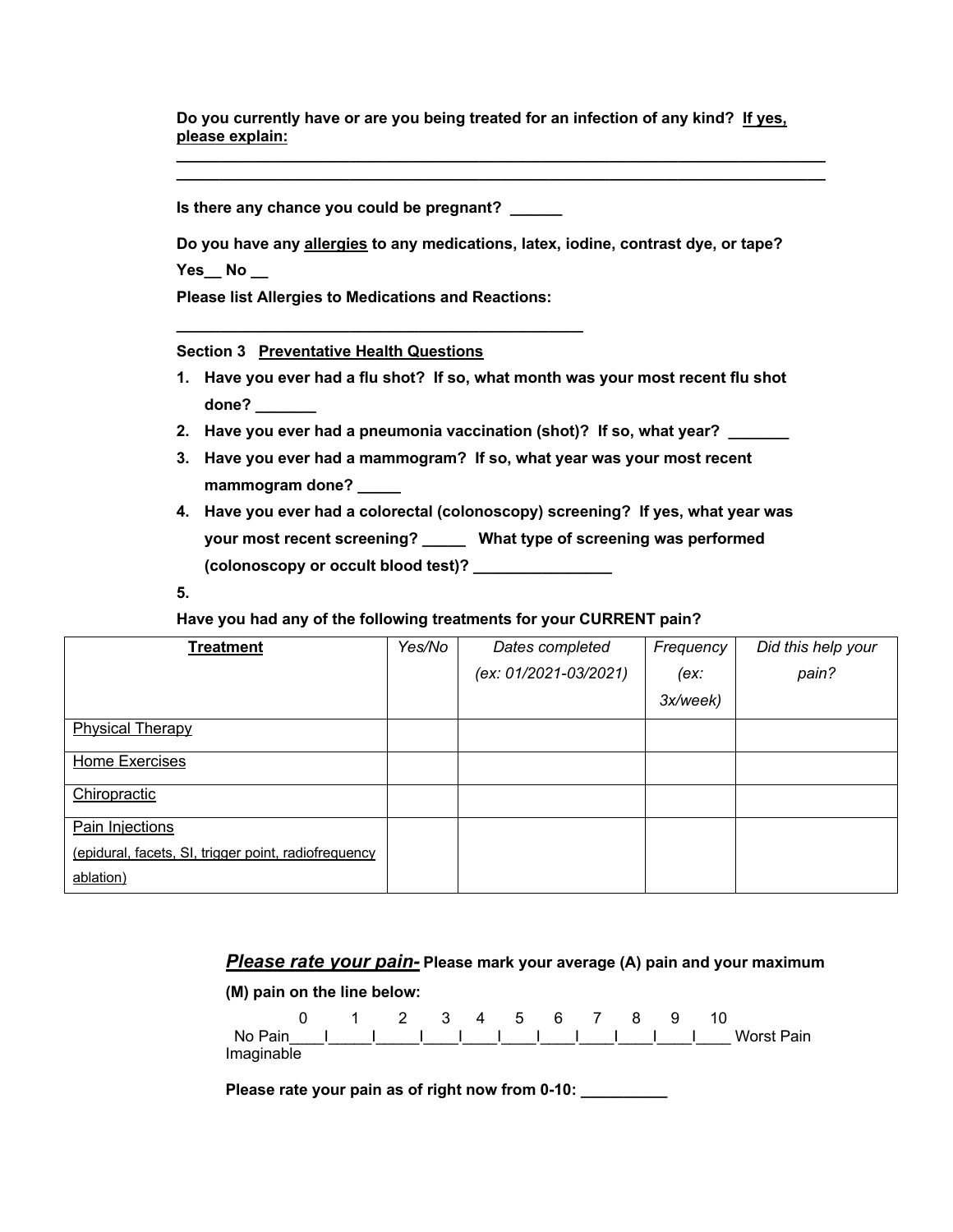**Please circle any of the following activities of daily living that you have had difficulty doing because of your pain:**

**Using the toilet Dressing Bathing Eating Getting up from a bed or chair**

**If you have experienced NO difficulty with the above activities of daily living please check this box:** 

## **Review of Systems Mark anything you are CURRENTLY experiencing**

| <b>Respiratory:</b>      |                         | Cardiovascular                 |
|--------------------------|-------------------------|--------------------------------|
| Wheezing                 | Rash                    | <b>Chest Pain</b>              |
| Coughing                 |                         | Irregular Heartbeat            |
|                          | <b>Musculoskeletal:</b> | Palpitations                   |
| <b>Psychiatric:</b>      | Joint Pain              | <b>Shortness of Breath</b>     |
| Anxiety                  | <b>Joint Stiffness</b>  | <b>Swelling of Extremities</b> |
| Depression               |                         |                                |
|                          | <b>HEENT:</b>           |                                |
| <b>Gastrointestinal:</b> | Deafness                |                                |
| <b>ANY NEW</b>           | Glasses/Contacts        |                                |
| <b>ONSET OF</b>          | Headaches               |                                |
| <b>BOWEL/BLADDER</b>     | <b>Hearing Loss</b>     |                                |
| <b>INCONTINENCE</b>      | Cataracts               |                                |
|                          |                         | Skin:                          |

**\_\_\_All others Negative** 

## **Past Medical History**

## **Please mark any health problem you have had in the past**

| Asthma<br>Cancer Type:      | Infectious condition<br>(i.e. Hepatitis)<br><b>Kidney Disease</b><br><b>Heart Issues</b> | If Diabetic:<br>Do you have:<br>Type I or Type II |
|-----------------------------|------------------------------------------------------------------------------------------|---------------------------------------------------|
| <b>Bleeding Ulcers</b>      | (CHF, Stents, Blood Thinner)                                                             | How often do you check<br>your blood sugars:      |
| <b>High Blood Pressure</b>  | TIA                                                                                      | Daily<br>Weekly                                   |
| <b>Atrial Fibrillation</b>  | Stroke                                                                                   | <b>As Needed</b><br>What does your average        |
| Pacemaker (year)            | <b>Diabetes</b>                                                                          | blood sugar run?                                  |
| Defibrillator               | <b>PTSD</b>                                                                              | Who manages your<br>diabetes? PCP or              |
| Sleep Apnea<br>(CPAP/BiPAP) | Anxiety                                                                                  | <b>Endocrinologist</b>                            |
| Migraines                   | Fibromyalgia                                                                             |                                                   |
| <b>Seizures</b>             |                                                                                          |                                                   |

| Have you had any surgery to the area of your CURRENT pain? If so, please list: |  |  |  |
|--------------------------------------------------------------------------------|--|--|--|
|--------------------------------------------------------------------------------|--|--|--|

Date: \_\_\_\_\_\_\_\_\_\_\_\_\_\_\_\_\_\_Surgery: \_\_\_\_\_\_\_\_\_\_\_\_\_\_\_\_\_\_\_\_\_\_\_\_\_\_\_\_\_\_Surgeon: \_\_\_\_\_\_\_\_\_\_\_\_\_\_\_ Date: Surgery: Example 3 Surgery: Example 2 Surgeon:  $\mathsf{Surgeon}$ :

\_\_\_\_Check here if no previous surgery

**Tobacco Use:** Are you currently a smoker? Yes/No Are you a former smoker? Yes/No Alcohol Use: Do you currently drink alcohol? Yes/No If yes, # of drinks per week?

**N**a**me of who will drive you home today \_\_\_\_\_\_\_\_\_\_\_\_\_\_\_\_\_\_\_\_\_\_\_**